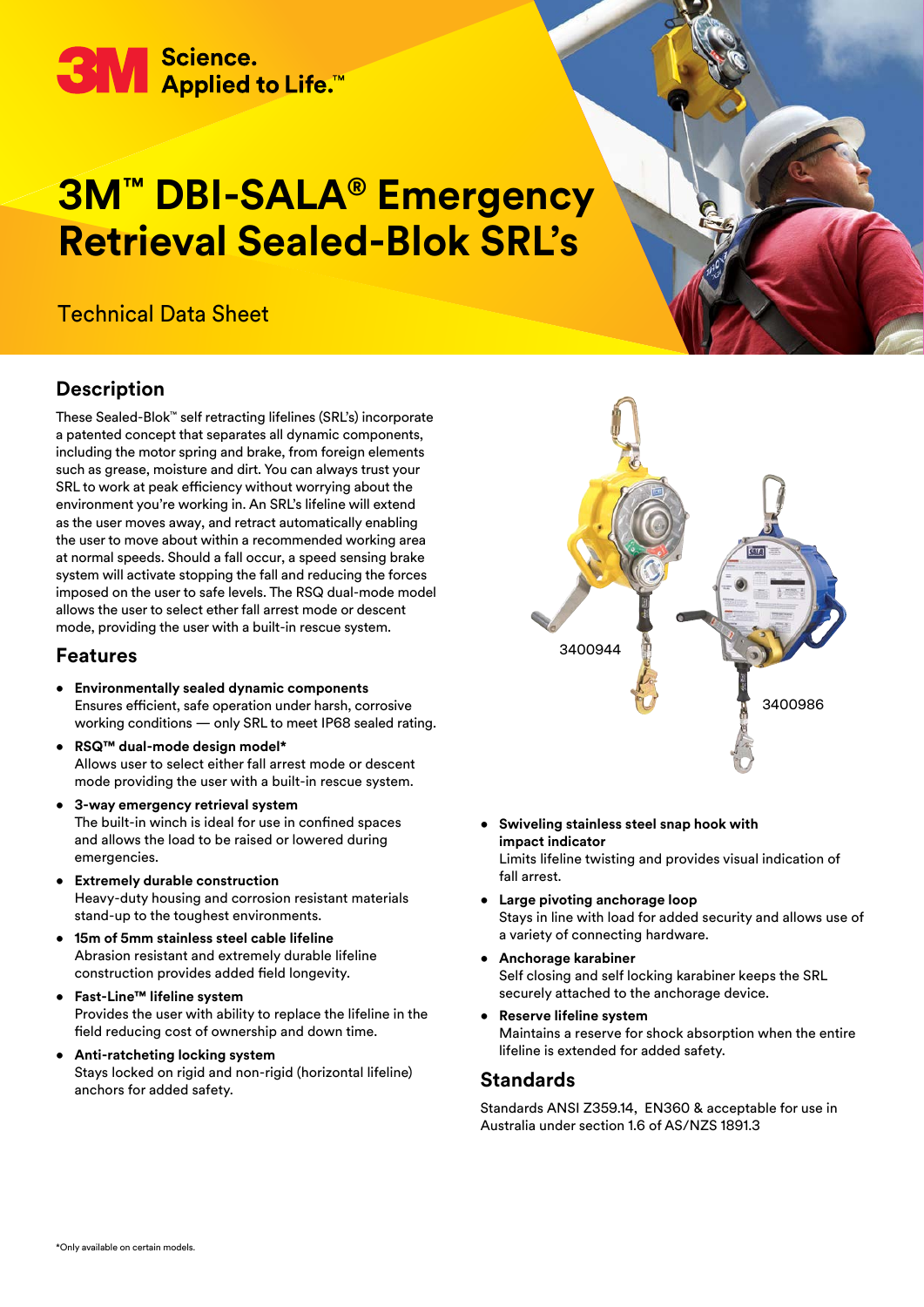| <b>Part Number</b> | Length<br>(m) | <b>RSQ Feature</b> | <b>Lifeline</b><br><b>Galvanised</b> | <b>Stainless Steel</b> | <b>Connector</b><br><b>Type</b> | <b>Material</b>        | <b>Weight</b><br>Approx (Kg) |
|--------------------|---------------|--------------------|--------------------------------------|------------------------|---------------------------------|------------------------|------------------------------|
| 3400955            | 15            |                    | $\bullet$                            |                        | Snap Hook                       | <b>Steel</b>           | 13.2                         |
| 3400956            | 15            |                    |                                      | $\bullet$              | Snap Hook                       | <b>Stainless Steel</b> | 13.2                         |
| 3400944            | 15            | $\bullet$          |                                      | $\bullet$              | Snap Hook                       | <b>Stainless Steel</b> | 16.3                         |
| 3400880            | 25            |                    | $\bullet$                            |                        | Snap Hook                       | Steel                  | 20.0                         |
| 3400881            | 25            |                    |                                      | $\bullet$              | Snap Hook                       | <b>Stainless Steel</b> | 20.0                         |
| 3400885            | 40            |                    | $\bullet$                            |                        | Snap Hook                       | Steel                  | 27.2                         |
| 3400886            | 40            |                    |                                      | $\bullet$              | Snap Hook                       | <b>Stainless Steel</b> | 27.2                         |

## **Specifications**

| Capacity              | 190kg                                                                                                                                                                |  |  |
|-----------------------|----------------------------------------------------------------------------------------------------------------------------------------------------------------------|--|--|
| <b>Brand</b>          | DBI-SALA <sup>®</sup>                                                                                                                                                |  |  |
| Sub Brand             | Sealed-Blok™                                                                                                                                                         |  |  |
| Lifeline Length       | 15m, 25m & 40m                                                                                                                                                       |  |  |
| Housing               | Aluminium, Stainless Steel                                                                                                                                           |  |  |
| Label                 | Mylar with Laminate                                                                                                                                                  |  |  |
| Lifeline              | 5mm dia.                                                                                                                                                             |  |  |
| <b>Product Styles</b> | - Single self retracting lifeline<br>- 3-way emergency retrieval<br>- Environmentally sealed design<br>- Dual mode with RSQ self rescue<br>function (on some models) |  |  |
| <b>Product Types</b>  | Sealed Design RSQ™<br>Dual-Mode 3-Way<br><b>Emergency Retrieval</b><br>Type 3 rescue device                                                                          |  |  |
| <b>Mounting Type</b>  | <b>Block to Anchor Point</b>                                                                                                                                         |  |  |
| Weight Group          | Over 4.5kg                                                                                                                                                           |  |  |

## **Disposal**

Any piece of equipment including both personal and permanently installed items, which has been used to arrest a fall or which shows any defect during operator or periodic inspection shall be withdrawn from service immediately and a replacement obtained if necessary.

A label indicating the condition or defect must be attached to the equipment, and it must be examined by a competent person who will decide whether the equipment is to be destroyed or repaired/recertified if necessary and returned to service.

# **Inspection Frequency**

Inspection frequency requirements must be followed according to AS/NZS 1891.4 or 3M's user instructions. 3M may recommend more frequent inspection and recertification if the product is exposed to a harsh environment or rugged use. All inspection and maintenance data must be recorded in an inspection and maintenance log maintained by the company.